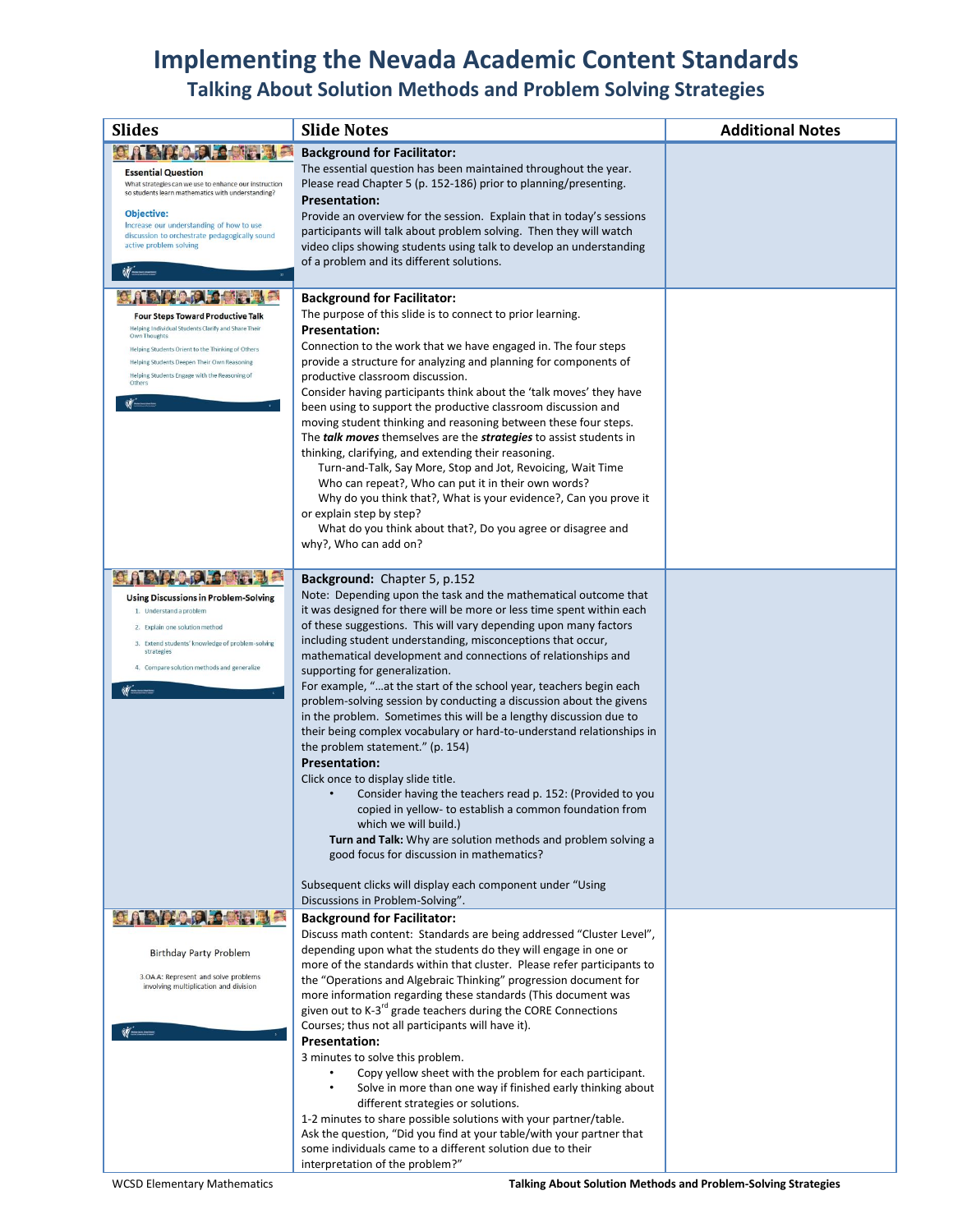|                                                                                                          | <b>Background for Facilitator:</b>                                                                                                                       |  |
|----------------------------------------------------------------------------------------------------------|----------------------------------------------------------------------------------------------------------------------------------------------------------|--|
| Using discussion to                                                                                      | "Good problem solvers spend a lot of time trying to understand a                                                                                         |  |
| <b>UNDERSTAND A PROBLEM</b>                                                                              | problem and all the relevant relationships, while novices rush to try a                                                                                  |  |
|                                                                                                          | plan without really thinking through the plan's effectiveness. Good                                                                                      |  |
| 60 second Stop and Jot.                                                                                  | problem solvers ask themselves key questions about the given and                                                                                         |  |
| Turn & Talk with the person next to you.                                                                 | unknown information in the problem." (p. 153).                                                                                                           |  |
|                                                                                                          | Novice behaviors: Finding numbers and performing operation, using                                                                                        |  |
|                                                                                                          | key words and phrases without taking context into account.                                                                                               |  |
|                                                                                                          |                                                                                                                                                          |  |
|                                                                                                          | <b>Presentation:</b>                                                                                                                                     |  |
|                                                                                                          | Click 1: Split the participants in partners. As teachers to help our                                                                                     |  |
|                                                                                                          | students better understand, we need to anticipate and consider                                                                                           |  |
|                                                                                                          | problem solving goals or requirements and the features of the                                                                                            |  |
|                                                                                                          | problem that might cause confusion.                                                                                                                      |  |
|                                                                                                          | One group lists the problem-solving goals or requirements.<br>Other group lists the features of the problem that might                                   |  |
|                                                                                                          | cause confusion.                                                                                                                                         |  |
|                                                                                                          | Click 2: Stop and Jot                                                                                                                                    |  |
|                                                                                                          | Click 3: Turn and Talk                                                                                                                                   |  |
|                                                                                                          | Facilitate a whole-group discussion based upon the requirements of the                                                                                   |  |
|                                                                                                          | problem and the anticipated confusion. This may look a little different<br>than what it would look like in a classroom.                                  |  |
|                                                                                                          |                                                                                                                                                          |  |
|                                                                                                          | Requirements: Apple juice comes in 6-packs, grape juice comes in 4-packs,                                                                                |  |
|                                                                                                          | must buy both types of juice, at least 26 cans but no more than 30 cans                                                                                  |  |
|                                                                                                          | Anticipating Confusion: How to use 4- and 6-packs, the phrase at least 26                                                                                |  |
|                                                                                                          | but no more than 30, multiple solutions, cans vs. packs, connections<br>between different methods.                                                       |  |
|                                                                                                          | What would this look like in the classroom?                                                                                                              |  |
|                                                                                                          | Quickly make a reference and connection to the Standards for                                                                                             |  |
|                                                                                                          | Mathematical Practice (MP1).                                                                                                                             |  |
|                                                                                                          | Connect to ideas expressed in the "Mathematical Terminology, Symbols,<br>and Definitions" session.                                                       |  |
| <b>ABILDRE</b>                                                                                           | <b>Background for Facilitator:</b>                                                                                                                       |  |
|                                                                                                          | This is continuing to the second suggestion of "Explain One Solution"                                                                                    |  |
| Using discussion to<br>EXPLAIN ONE SOLUTION METHOD                                                       | Method".                                                                                                                                                 |  |
|                                                                                                          | <b>Presentation:</b>                                                                                                                                     |  |
|                                                                                                          | Reference the second suggestion for using discussion in problem                                                                                          |  |
| 5B Solving a Multistep Word Problem,<br>Part 2                                                           | solving to prepare for showing the video.                                                                                                                |  |
|                                                                                                          | The idea of this slide is to bridge the second suggestion to explain one                                                                                 |  |
|                                                                                                          | solution method using the "Birthday Party" problem in a video.                                                                                           |  |
|                                                                                                          | <b>Background for Facilitator:</b>                                                                                                                       |  |
| Norms for Viewing Records of Practice                                                                    | Just a reminder of norms for viewing records of practice.                                                                                                |  |
| . Assume that there are many things you don't know<br>about students, and the shared history of the      | A record of practice is a way for us to have a discussion around a                                                                                       |  |
| teacher and students in the video<br>Assume good intent and expertise on the part of the                 | common source of information. They are not examples or non-                                                                                              |  |
| teacher.<br>• Keep focused on your observations about what                                               | examples, yet just a clip from practice for us to use to discuss the                                                                                     |  |
| student are getting out of the talk and interaction.<br>• Keep focused on how the classroom discourse is | guiding questions.                                                                                                                                       |  |
| serving the mathematical goals of the lesson.                                                            |                                                                                                                                                          |  |
|                                                                                                          | <b>Background for Facilitator:</b>                                                                                                                       |  |
|                                                                                                          | Why might the teacher be using "Who can repeat?" regularly throughout                                                                                    |  |
| Using discussion to<br>EXPLAIN ONE SOLUTION METHOD                                                       | this discussion? "The goal in this case is to help all students understand                                                                               |  |
|                                                                                                          | one solution method and to connect the solution and method to specific                                                                                   |  |
| 5B Solving a Multistep Word Problem,                                                                     | mathematical concepts from the problem." p. 160.<br>Considering the standard, why would the teacher spend so much time                                   |  |
| Part 2                                                                                                   | explaining this one solution method? "The teacher used talk moves to                                                                                     |  |
|                                                                                                          | focus students' attention on the relationship between the multiplication                                                                                 |  |
|                                                                                                          | equations in the solution method to the concept of putting equal groups                                                                                  |  |
|                                                                                                          | of juice together. In other words, the point of all the repeating is for<br>students to think, 'Oh, I get it. I can use multiplication to figure out the |  |
|                                                                                                          | number of cans of each type of juice.' " (p. 165). 3.0A.1                                                                                                |  |
|                                                                                                          | Repeated addition made the problem accessible to all students. In the                                                                                    |  |
|                                                                                                          | video the teacher did not address 10x2 but made a mental note to return                                                                                  |  |
|                                                                                                          | to it later. (p. 166).                                                                                                                                   |  |
|                                                                                                          | <b>Presentation:</b><br>As you watch the video, consider these questions:                                                                                |  |
|                                                                                                          | Why might the teacher be using, "Who can repeat?" Talk                                                                                                   |  |
|                                                                                                          | Move regularly throughout this discussion?                                                                                                               |  |
|                                                                                                          | Considering the standard, why would the teacher spend so                                                                                                 |  |
|                                                                                                          | much time explaining this one solution method?                                                                                                           |  |
|                                                                                                          | Watch video. Facilitate discussion around the above questions, taking into<br>consideration the mathematical goal.                                       |  |
|                                                                                                          |                                                                                                                                                          |  |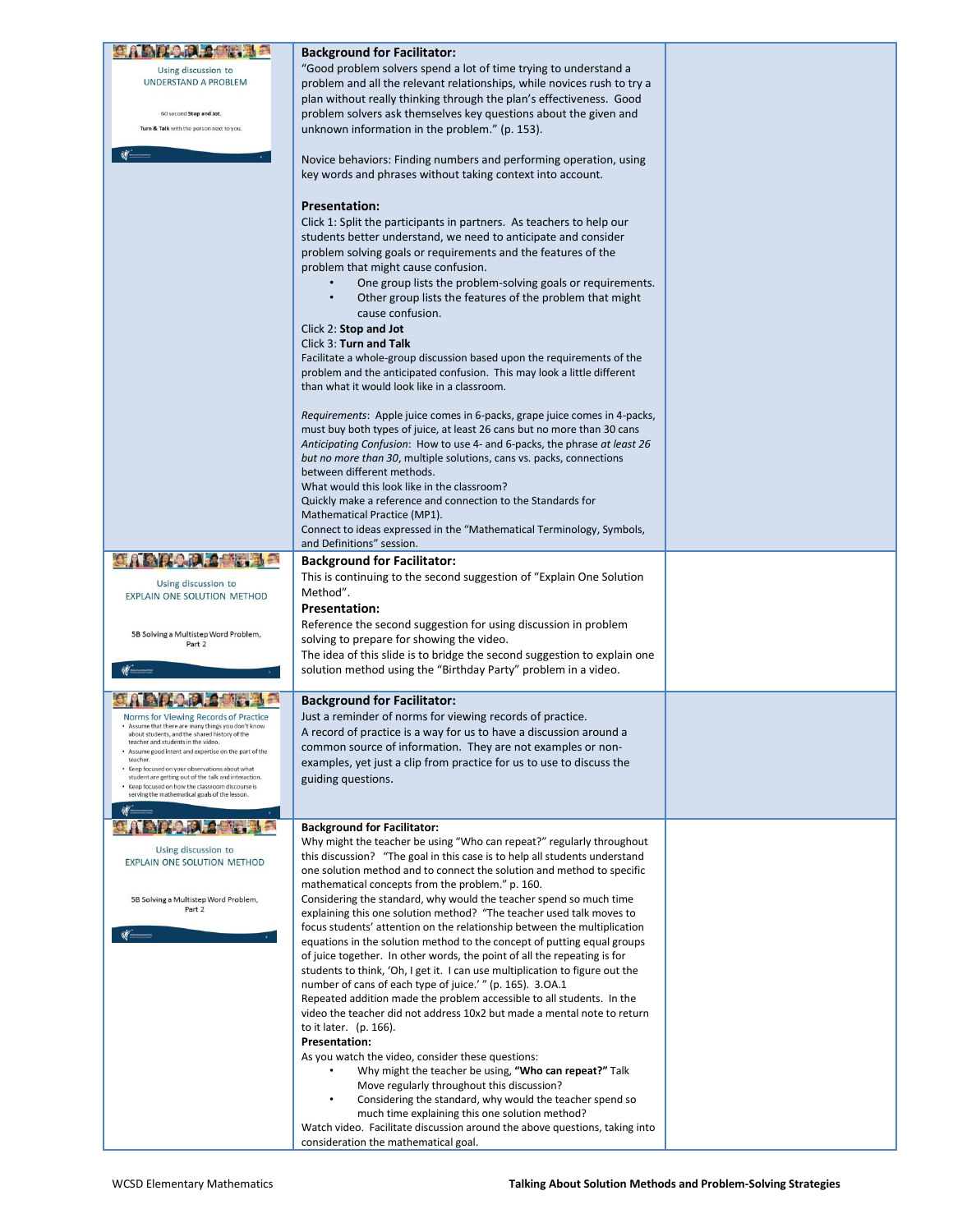|                                                                                                            | <b>Background for Facilitator:</b>                                                                                                           |  |
|------------------------------------------------------------------------------------------------------------|----------------------------------------------------------------------------------------------------------------------------------------------|--|
| Using discussion to<br>EXTEND STUDENTS' KNOWLEDGE OF                                                       | While informal strategies are important starting points for making<br>sense of the problem, one of the responsibilities of a teacher is to   |  |
| PROBLEM-SOLVING STRATEGIES<br>and                                                                          | support students in learning and then using more sophisticated and<br>efficient strategies.                                                  |  |
| COMPARE SOLUTION METHODS<br>AND GENERALIZE                                                                 | Sometimes during discussions, teachers ask many students to share                                                                            |  |
|                                                                                                            | their solution methods and representations. The focus is simply on<br>reporting what one did to solve a problem and sharing as many          |  |
|                                                                                                            | different methods as possible. In general, this emphasis rarely leads<br>to deeper understanding unless the discussion directly connects the |  |
|                                                                                                            | methods and highlights the underlining mathematical ideas.<br>Talk can be used productively to get students to ask questions about           |  |
|                                                                                                            | what these forms of representation mean, and how their meanings                                                                              |  |
|                                                                                                            | are connected. (p. 175).<br><b>Presentation:</b>                                                                                             |  |
|                                                                                                            | In order to orchestrate pedagogically sound instruction we need to be<br>able to plan and anticipate what students will do and what might be |  |
|                                                                                                            | preventing them from moving to more sophisticated and efficient                                                                              |  |
|                                                                                                            | strategies. Planning, adjusting instruction and reflecting on student<br>work, is in integral part of the instructional process.             |  |
|                                                                                                            | Analyze student work samples. (These are copied in white.)<br><b>Background for Facilitator:</b>                                             |  |
| What are you noticing about this student's                                                                 |                                                                                                                                              |  |
| understanding of the problem?<br>Where are they within the trajectory of                                   | <b>Presentation:</b><br><b>About 3-5 minutes:</b> We are going to jigsaw some student work. Each                                             |  |
| developing an understanding of<br>multiplication?                                                          | table will form an expert group (one color) looking at one student's                                                                         |  |
| Are they using this understanding efficiently<br>to solve problems?                                        | work. Use the guiding questions to analyze that work sample.<br>Guiding questions for posting as teachers analyze student work               |  |
|                                                                                                            | samples.                                                                                                                                     |  |
|                                                                                                            | Before showing the next slide, have participants move to their<br>numbered tables to form "rainbow groups". Thus, all of the number          |  |
|                                                                                                            | 2's will move to the table labeled with a 2. There will be one person                                                                        |  |
|                                                                                                            | from each expert color group in the "rainbow" group jigsaw.                                                                                  |  |
|                                                                                                            | <b>Background for Facilitator:</b><br>"Teachers must consider which methods and representations are                                          |  |
| Compare the varying strategies and solutions.<br>What two student work samples might you                   | worth sharing with the whole class, and in what order they should be                                                                         |  |
| use within a whole class discussion to extend<br>students' knowledge of strategies?                        | shared during the problem solving discussions. Not all methods are<br>created equal!" (p. 174).                                              |  |
| Which would you use to compare solution<br>methods?                                                        | Some possible mathematical outcomes may include:<br>Understanding the concept of a unit (and unitizing).                                     |  |
|                                                                                                            | Moving from repeated addition to interpreting<br>multiplication contexts (groups of ) 3.0A.1                                                 |  |
|                                                                                                            | Mathematical Modeling [students modeling with                                                                                                |  |
|                                                                                                            | equations the mathematics that they created in their<br>representations, for example $(2x6)+(4x4)=28$ ].                                     |  |
|                                                                                                            | This will depend on several factors to be considered during instruction<br>including mathematical outcome/objective, student's               |  |
|                                                                                                            | misconceptions/partial understandings, communicating mathematical                                                                            |  |
|                                                                                                            | ideas or even be able to generalize and use prior knowledge to solve<br>less familiar problems.                                              |  |
|                                                                                                            | <b>Presentation:</b><br>Provide time for participants to compare and analyze student work                                                    |  |
|                                                                                                            | using the guiding questions. Have teachers note the progression of<br>understanding within the samples; as well as, solutions and strategies |  |
|                                                                                                            | as that are reviewing. (Note: These samples do not represent an equal                                                                        |  |
|                                                                                                            | distribution of the work that was submitted for the whole class.)                                                                            |  |
|                                                                                                            | Facilitate whole class discussion using specific Talk Moves.<br><b>Background for Facilitator:</b>                                           |  |
| <b>Essential Question</b>                                                                                  | Return to the essential question.                                                                                                            |  |
| What strategies can we use to enhance our instruction<br>so students learn mathematics with understanding? | <b>Presentation:</b><br>Quickly return to the essential question and summarize the four                                                      |  |
| Objective:<br>Increase our understanding of how to use<br>discussion to orchestrate pedagogically sound    | suggestions.                                                                                                                                 |  |
| active problem solving                                                                                     |                                                                                                                                              |  |
|                                                                                                            |                                                                                                                                              |  |
|                                                                                                            |                                                                                                                                              |  |
|                                                                                                            |                                                                                                                                              |  |